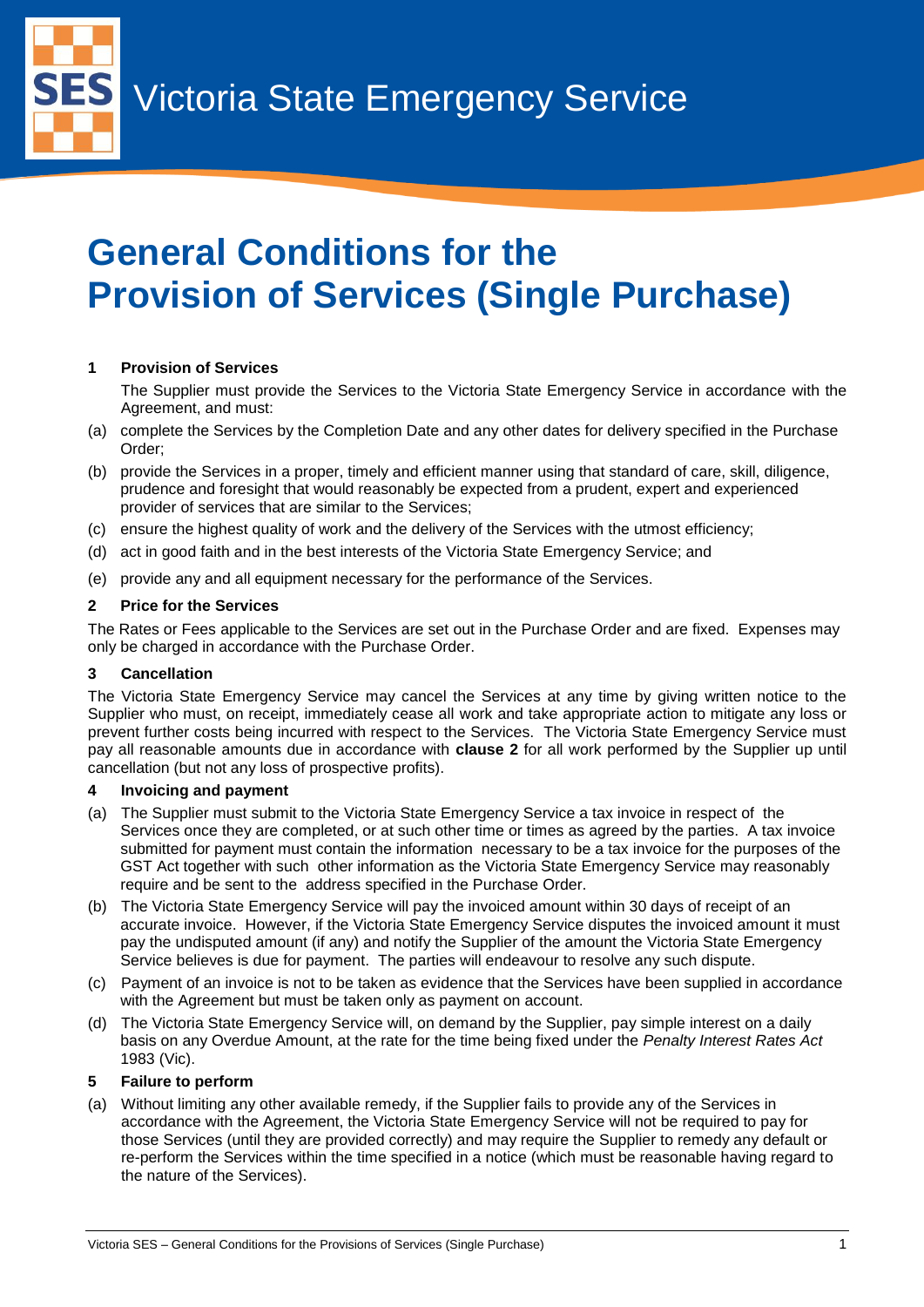(b) If the default referred to in **clause 5(a)** is not capable of being remedied or the Services are not capable of being re-performed, or the Supplier fails within the time specified to remedy the default or re-perform the Services, the Victoria State Emergency Service may either have the Services remedied or reperformed by a third party or do so itself. In either case, the Supplier must pay the reasonable costs incurred by the Victoria State Emergency Service in doing so.

## **6 Warranties**

The Supplier warrants to the Victoria State Emergency Service that:

- (a) (**Purpose**) where the Victoria State Emergency Service has, either expressly or by implication, made known to the Supplier any particular purpose for which the Services are required, the Services will be performed in such a way as to achieve that result;
- (b) (**Conflict**) it and its employees, agents and contractors do not hold any office or possess any property, are not engaged in any business or activity and do not have any obligations whereby duties or interests are or might be created in conflict with or might appear to be created in conflict with its obligations under the Agreement; and
- (c) (**IP**) it is entitled to use and deal with any Intellectual Property Rights which may be used by it in connection with the Services.

## **7 Liability**

- (a) The Supplier must indemnify the Victoria State Emergency Service and each of its employees and agents against any loss, damage, claim, action or expense (including legal expense) which any of them suffers as a direct result of any failure to provide the Services in accordance with these Conditions or any other breach of the Agreement; OR
- (b) The liability of the Supplier, in relation to this Agreement, is limited in accordance with the Institute of Charted Accountants in Australia (Vic) scheme approved under the Professional Standards Act 2003 (Vic) and, where applicable, the Treasury Legislation Amendment (Professional Standards) Act 2004 (Cth) ("the Scheme"); OR
- (c) Where the Scheme does not apply, the aggregate liability of the Supplier and their respective personnel to the Victoria State Emergency Service, its related bodies corporate and their respective personnel in respect of all losses, damages, liability, costs, expenses, suits and claims (where directly, indirectly or consequential) arising from breach of contract, tort or otherwise and including liability for negligence or under any indemnity under or in respect or any single cause of action or this Agreement is limited to (to the extent permitted by law) to an amount equal to ten (10) times the fees charged or chargeable in relation to this Agreement, up to a maximum of \$20 million.

## **8 Intellectual Property Rights**

- (a) Subject to **clause 8(c)**, all Contract Intellectual Property vests in and is the property of the Victoria State Emergency Service from the time of its creation and the Supplier irrevocably and unconditionally assigns to the Victoria State Emergency Service, free of additional charge, all of its right, title and interest in and to the Contract Intellectual Property. The Supplier must sign all documents and do all things reasonably required to ensure that such assignment is effected.
- (b) The Supplier warrants that it has or will procure from all relevant persons who are authors or makers of any Contract Intellectual Property a written assignment of all Intellectual Property Rights of such persons in the Contract Intellectual Property as necessary to give effect to **clause 8(a)** and a written consent from all individuals involved irrevocably consenting to the Victoria State Emergency Service exercising its rights in the Contract Intellectual Property in a manner that, but for the consent, would otherwise infringe the moral rights of those individuals.
- (c) All Pre-Existing Intellectual Property used by the Supplier in connection with the provision of Services or the creation of Contract Intellectual Property remains the property of the Supplier or its licensors. However, the Supplier hereby irrevocably and unconditionally grants to the Victoria State Emergency Service, free of additional charge, a non-exclusive, worldwide licence to use any Pre-Existing Intellectual Property to the extent that it forms part of or is integral to any works or other items created by the Supplier in connection with the provision of Services or the creation of Contract Intellectual Property.

#### **9 Insurance**

(a) The Supplier must obtain and maintain insurance coverage at all relevant times sufficient to cover any loss or costs that may be incurred and for which the Supplier is liable in connection with the provision of the Services including professional indemnity and, if applicable, public and products liability insurance.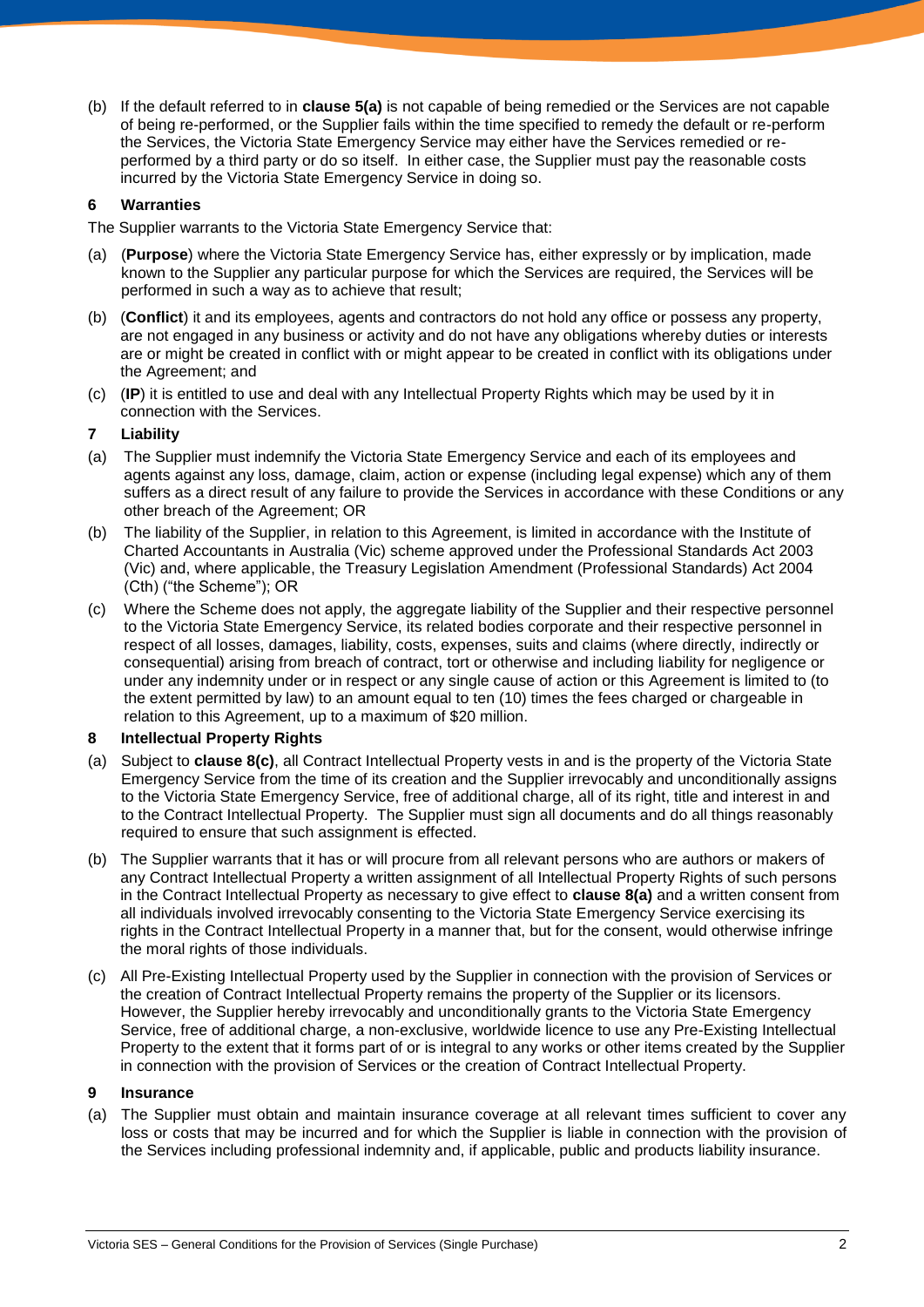(b) On request, the Supplier must provide the Victoria State Emergency Service with evidence of the currency of any insurance it is required to obtain.

#### **10 Confidentiality and privacy**

- (a) The Supplier and its employees, agents, directors, partners, shareholders and consultants must not disclose or otherwise make available any Confidential Information to any other person.
- (b) The Supplier hereby consents to the Victoria State Emergency Service publishing or otherwise making available information in relation to the Supplier (and the provision of the Services) as may be required:
	- (i) to comply with the Contracts Publishing System;
	- (ii) by the Auditor-General; or
	- (iii) to comply with the *Freedom of Information Act* 1982 (Vic).
- (c) The Supplier acknowledges that it will be bound by the Information Privacy Principles and any applicable Code of Practice with respect to any act done in connection with the provision of the Services in the same way as the Victoria State Emergency Service would have been bound had the relevant act been done by the Victoria State Emergency Service.

#### **11 Access**

When entering the premises of the Victoria State Emergency Service, the Supplier must and must ensure that its employees, agents and sub-contractors use reasonable endeavours to protect people and property, prevent nuisance and act and in a safe and lawful manner and comply with the safety standards and policies of the Victoria State Emergency Service (as notified to the Supplier).

#### **12 Sub-contracting**

- (a) The Supplier must not sub-contract to any third person any of its obligations in relation to the Services without the prior written consent of the Victoria State Emergency Service (which may be given or withheld in its absolute discretion).
- (b) The Supplier will not, as a result of any sub-contracting arrangement, be relieved from the performance of any obligation under the Agreement and will be liable for all acts and omissions of a sub-contractor as though they were the actions of the Supplier itself.

#### **13 Compliance with Law**

The Supplier must, in the provision of the Services, comply with all Laws and with the lawful requirements or policy of any governmental agency affecting or applicable to the provision of the Services.

#### **14 GST**

- (a) Terms used in this clause have the same meanings given to them in the GST Act.
- (b) Unless otherwise expressly stated, all prices or other sums payable or consideration to be provided under or in accordance with the Purchase Order or these Conditions are exclusive of GST.
- (c) If GST is imposed on any supply made under or in accordance with these Conditions, the recipient of the taxable supply must pay to the supplier an additional amount equal to the GST payable on or for the taxable supply subject to the recipient receiving a valid tax invoice in respect of the supply at or before the time of payment. Payment of the additional amount will be made at the same time as payment for the taxable supply is required to be made.

## **15 General**

- (a) The Agreement is governed by and is to be construed in accordance with the laws applicable in Victoria. Each party irrevocably and unconditionally submits to the non-exclusive jurisdiction of the courts of Victoria and any courts which have jurisdiction to hear appeals from any of those courts and waives any right to object to any proceedings being brought in those courts.
- (b) Time is of the essence in relation to the provision of the Services.

#### **16 Interpretation**

In these Conditions, unless the context otherwise requires:

**Agreement** means the agreement for the provision of the Services of which these Conditions and the Purchase Order form part.

**Code of Practice** means a code of practice as defined in, and approved under, *the Information Privacy Act* 2000 (Vic).